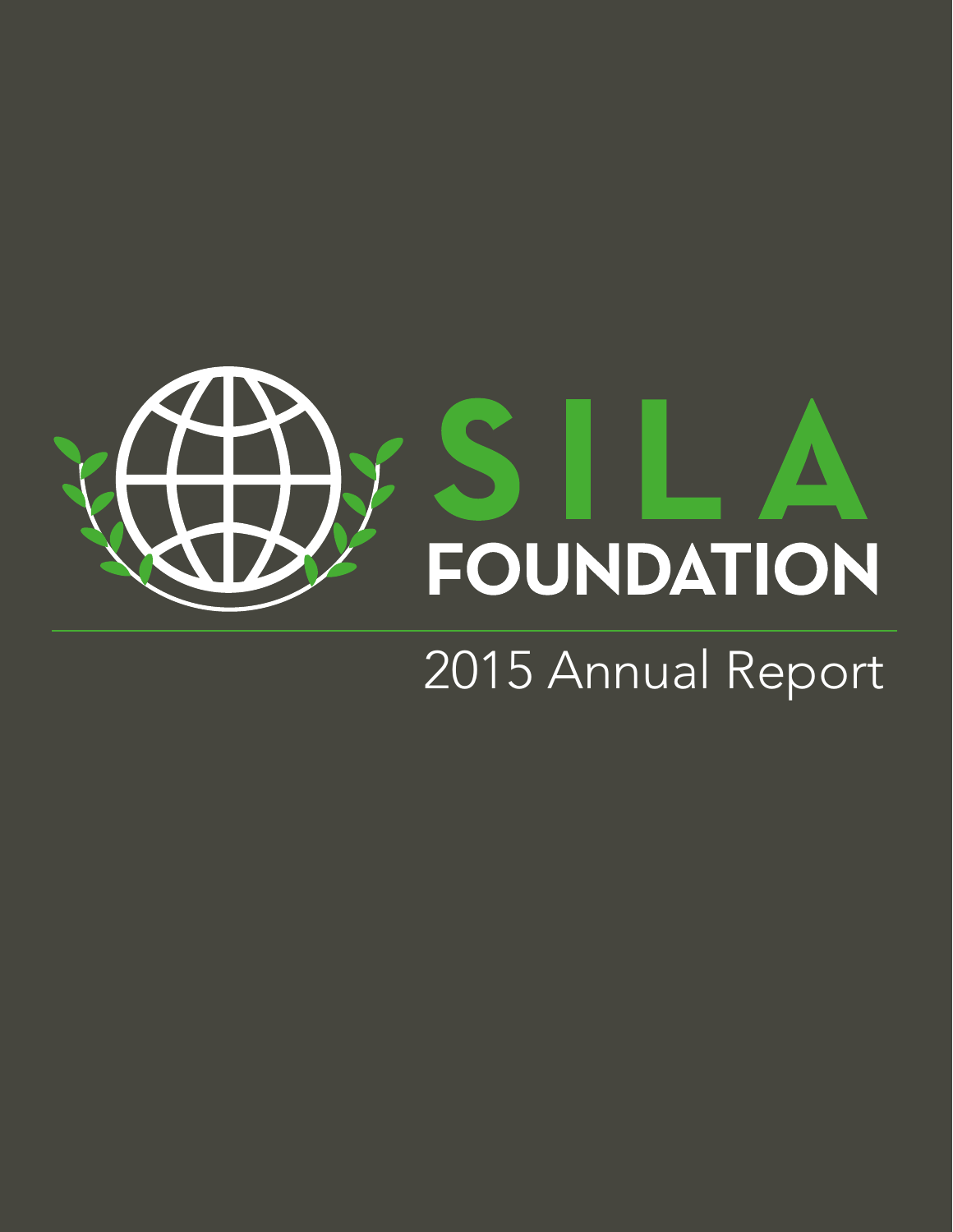In 2015, the SILA Foundation ushered in a new online webinar program provided free to the public, achieved increased corporate donation support, completed a successful Early Bird Individual donor campaign, awarded a total of \$25,000 in scholarships to ten deserving students and maintained a thriving and profitable Certification Education program. Overall, 2015 was a successful and meaningful year full of accomplishments which propels the organization with outstanding momentum for next year and years to come.

We are especially thankful to our donors for the impact of their contributions on the scholarship recipients, licensing administration students and certification recipients that we served. The long-term support of our individual and corporate donors is simply essential to our mission.

The Foundation congratulates and applauds the individuals who completed their SILA Foundation education courses and received Certifications from the Foundation in their various fields of study during 2015. We are happy to be a part of helping you increase your knowledge and improve your work effectiveness. Congratulations on your achievement.

I am especially thankful to a Sustaining Sponsor, SILA Inc. who has contributed greatly to our remarkable progress. We are equally grateful to our business services partners who share their personnel and support with us in so many ways providing marketing, PR, education programs, webinar speakers, instructors and underwriting costs for programs. And finally, we thank the SILA Chapters, business partners, and individuals who helped make our Annual Silent Auction a grand success.

> **SERVICE** defines the key purpose of our Foundation. The Foundation provides the necessary tools, knowledge and opportunities to individuals, organizations within the financial services industry. It creates the call to action for all to self-help and to help others.

**GROWTH** is the product of service and involvement. It is the reason for the Foundation's existence and provides the energy and drive to improve our skills, career potential as well as improving the workforce to assure a positive future for our industry.

Our operation and effectiveness will grow because of the continuing collective efforts of all who have embraced our message and supported our progress with their time and their contributions.

**INVOLVEMENT** is the driving force that encourages individuals and organizations to embrace their unique future potential and successes. The SILA Foundation's programs and services are intended to enhance possibilities, define individual actions and provide the tools and resources to meet the demands of an ever changing world within the Financial Services industry.

Please visit us at www.silafoundation.org to learn more about your SILA Foundation.

**SCHOLARSHIPS** provide the means to support and encourage deserving individuals to participate in formal collegiate course work as well as industry based training programs. To enhance educational opportunities, the Foundation provides both financial and course scholarships.

### **PRESIDENT'S MESSAGE**

Sincerely,

John Humphries Jr. President, SILA Foundation.

John Humphros Jr

**EDUCATION** is the tool used by the Foundation to support its purpose. As an IRS 501c3 educational entity, we rely on the generosity of individuals and businesses to provide tax deductible donations of money and 'in kind' products. This support is required to assure quality, timely, needs-based educational forums, course development and an industry driven, nationally recognized, task based certification program for current and potential new associates.

The SILA Foundation is a 501c3 nonprofit organization created with a single goal in mind - to educate more individuals within the financial services industry, with a specific focus on the insurance licensing and securities registration professions. Often undervalued, these professionals perform an important role in improving compliance and thereby helping to protect investors and policy holders in a complex regulatory environment. Successful producer and representative relationships and compliance fulfillment and maintenance for the company begin and end with the insurance licensing and securities registration professional.

The SILA Foundation is built around seven core fundamentals:

**-continue on page 3-**

### **THE SILA FOUNDATION** Educational Forums for Financial Services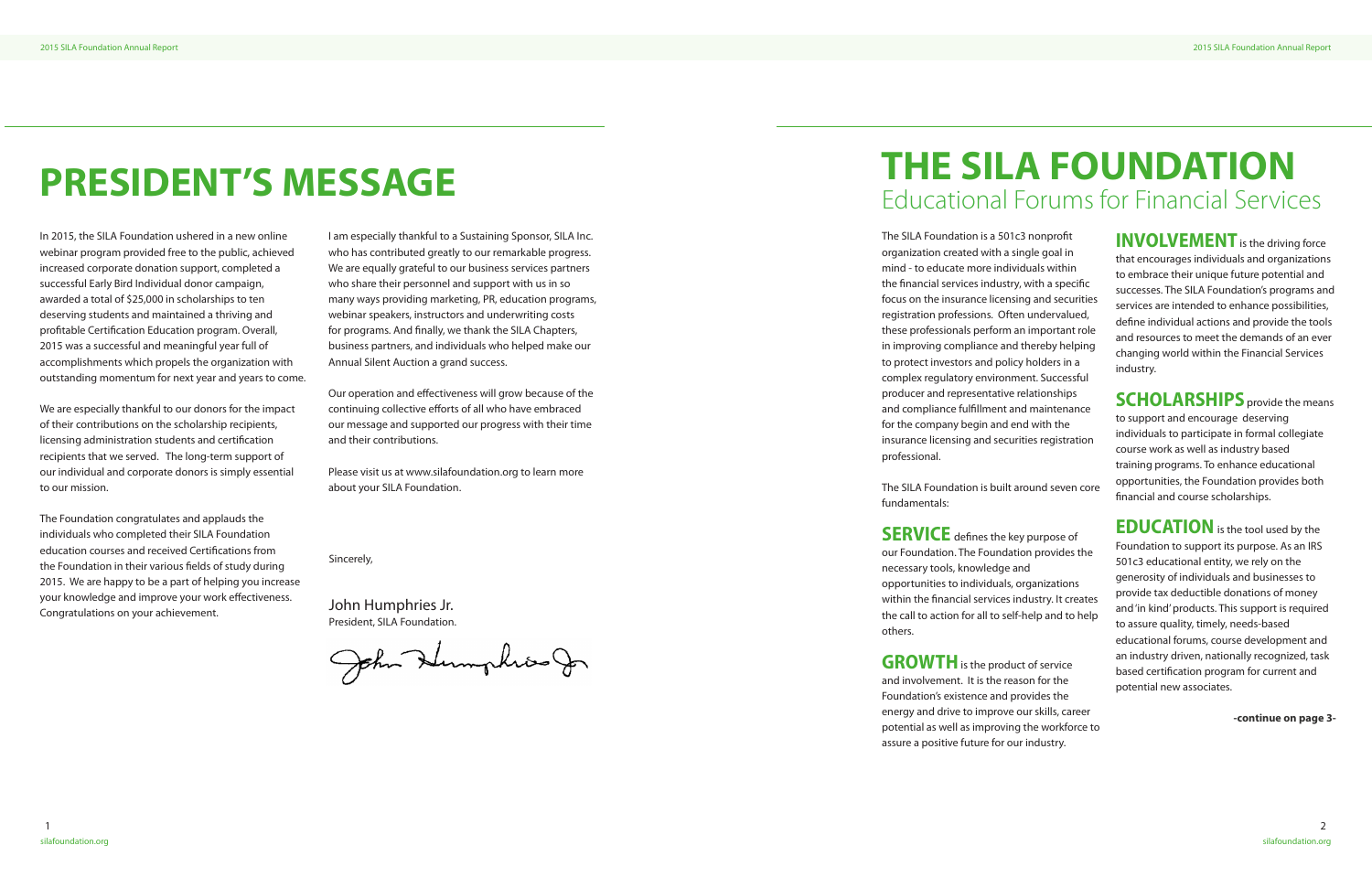#### **-continued from page 2-**

**GRANTS** are a key component of outreach activities. The SILA Foundation provides grants to likeminded nonprofit organizations to help enhance our collective value of 'people helping people'. We may also rely on and seek grants from other foundations and government agencies to fund the development of our current and future educational programs.

**OUTREACH** represents the collective actions of all parties that support the current and future programs to enhance the skills and lives of those we serve. These parties include the individuals and organizations who are served by the Foundation, the general public to whom the Foundation fosters a better understanding of the financial services industry through important services and knowledge, and the individuals and organizations who support and partner with us for the betterment of those who work or seek a career within our Financial Services industry.

- Offer scholarships to non-member veterans) to encourage and prepar career in licensing
- Administer grants to members for the annual education conference
- Award other grants in response to event driven community needs
- Administer and deliver a broad ran training courses
- Establish a self-sustaining endown
- Work cooperatively with SILA on ke projects

By supporting the work of the Foundat and its members potentially gain nume and indirect benefits including:

• Obtaining an avenue for making tax deductible contributions that supp growth of career opportunities in s and insurance licensing

Our sister organization, the Securities & Insurance Licensing Association (SILA) encourages and supports the creation and expansion of the SILA Foundation as a means of providing valuable charity-based services and support, using small allocations of its accumulated surplus, to beneficiaries beyond its core membership. The objective in particular is to use targeted charitable services to support the long-term vitality of the licensing and registration community within the financial services industry. The Foundation is a 501(c)(3) public charity organization, separate and distinct from SILA.

The SILA Foundation will target its services contributions to SILA-related organizat communities including educational, sel charities and not- for-profit organizations, individuals. As examples, the Foundation

# **WHY A SILA FOUNDATION**

| ices and<br>ions and<br>lect public<br>ns, and | Helping to ensure a steady stream of well-<br>qualified, new candidates who will pursue<br>a career in licensing within financial services                                                                                        |
|------------------------------------------------|-----------------------------------------------------------------------------------------------------------------------------------------------------------------------------------------------------------------------------------|
| on will:                                       | Receiving a means to help safeguard the<br>vitality of SILA, its membership, and its<br>influence and role within the financial                                                                                                   |
| s (including<br>e them for a                   | services industry                                                                                                                                                                                                                 |
| attending                                      | Expanding their reach beyond just the SILA<br>membership as a means of "giving back"                                                                                                                                              |
| particular                                     | Providing financial support and training<br>$\bullet$<br>within targeted local communities to<br>educational institutions and to deserving<br>individuals                                                                         |
| ge of SILA                                     | Enabling SILA to serve in partnership with<br>٠                                                                                                                                                                                   |
| nent fund                                      | carriers, brokers, regulators and service<br>providers in their own charitable endeavors<br>as well as providing training for their staffs                                                                                        |
| ey joint                                       |                                                                                                                                                                                                                                   |
| ion, SILA<br>erous direct                      | In addition to working closely with SILA, the<br>Foundation will seek contributions and grants<br>from the financial services industry and its<br>executives, from individual members and from<br>other charitable organizations. |
| àХ<br>port the<br>securities                   | The Foundation is committed to being an<br>extremely efficient organization where almost all<br>contributions will in turn be deployed directly in<br>support of its mission.                                                     |
|                                                |                                                                                                                                                                                                                                   |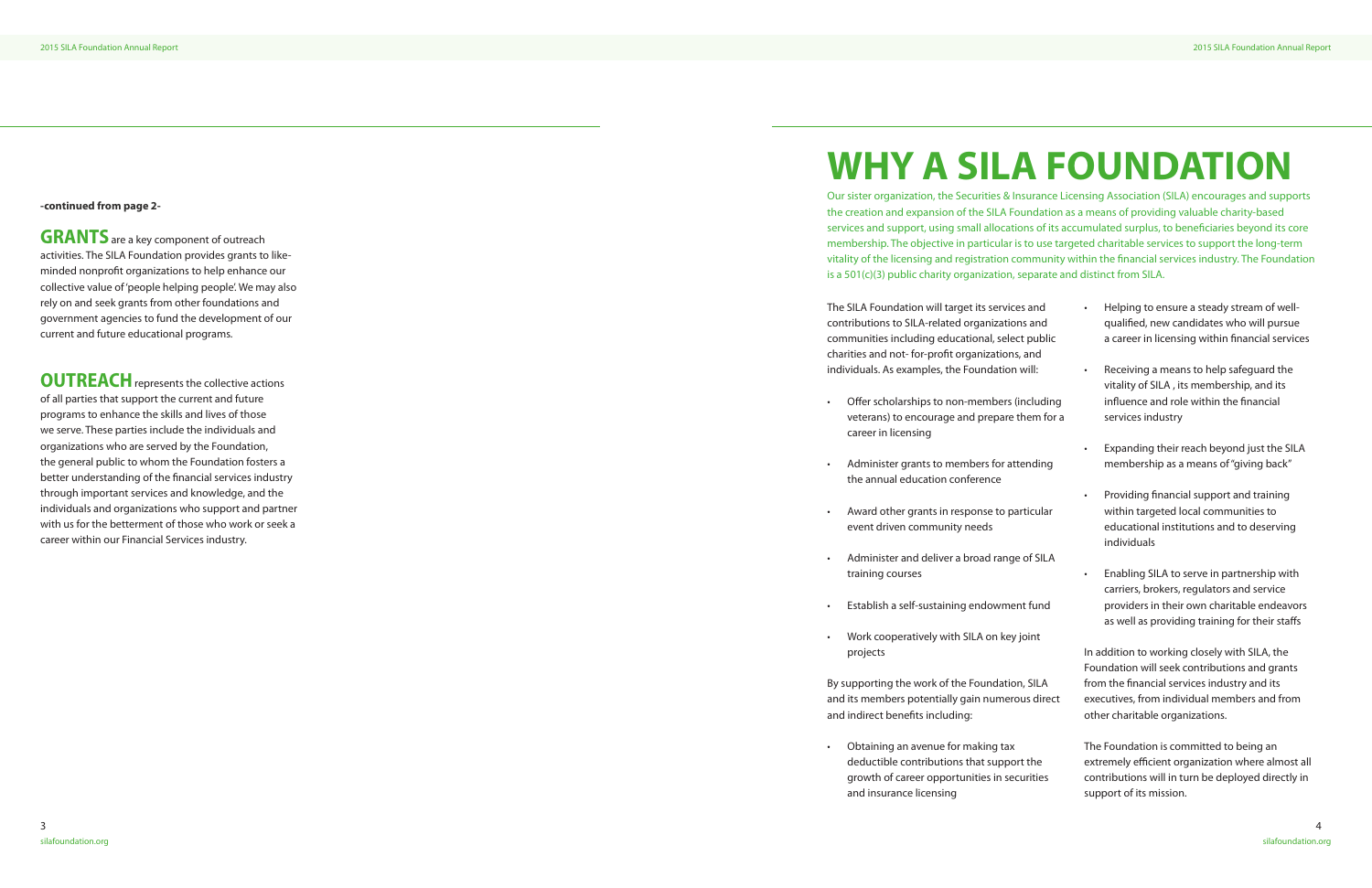\$98,968.01  $$5,320.88$ \$104,288.89

 $$3,326.00$ 

\$ 116,262.96  $(516,900.07)$  $$99,362.89$ 

\$ 104,288.89

### **Scholarships**

The Foundation is once again awarding ten \$2,500 educational scholarships to students applying the funds toward furthering their education in the fields of financial services, accounting or business. This continues to be our fundamental purpose. The goal is to continue to grow and expand these scholarships in future years.

### **Fund Raising**

The Foundation raised several thousand dollars by again hosting a silent auction at the 2015 SILA, Inc. Education Conference. Several organizations and regional SILA chapters donated items for the auction. A push for corporate donors netted new ones with annual pledges.

### **Outreach**

The Foundation continues an expansive outreach project which crosses from web-based communication through various channels such as social media and press releases to phone calls and flyers at local churches and school.

#### **Courses!!**

Through the Foundation, a total of 807 courses were taken by individuals expanding their knowledge and furthering their careers. This also helped raise money for the Foundation's charitable giving, by more than twice the previous year.

#### **NEW!! Webinars**

The Foundation provided three FREE educational webinars in 2015 with topics including Agency Carrier Background Screening, Annuity Suitability Training and 1033 Written Consent Requirements. The webinars were well attended, recorded and are available on our website for further review. This new webinar program will be continued in 2016.

# Success with New and Existing Programs **2015**

The Foundation ended the year 2015 with a Total Equity of \$92,055.95. Total Income of the year of \$93,936.27 exceeded income in 2014 by \$8,612.47 and allowed the organization to expend \$23,838 in awards and scholarships. Operating Expenses in 2015 were only slightly larger than in 2014 which resulted in a Net Loss of (\$7,306.94), however, the Foundation expects to see higher income levels in 2016 and the years following.

#### **Balance Sheet**

|                                       | 2015        | 2014     |
|---------------------------------------|-------------|----------|
| <b>Total Checking/Savings</b>         | \$96,665.90 | \$98,9   |
| <b>Acct Receivable</b>                | \$748.51    | \$5,3    |
| <b>Total Assets</b>                   | \$97,414.41 | \$104,   |
| <b>Total Liabilities</b>              | \$5,358.46  | $5 - 3,$ |
| <b>Unrestricted Net Assets</b>        | \$99,362.89 | \$116,   |
| Net Income                            | (57,306.94) | (516,    |
| <b>Total Equity</b>                   | \$92,055.95 | \$99.3   |
| <b>Total Liabilities &amp; Equity</b> | \$97,414.41 | \$104,   |

#### **Income Statement**

|                                | 2015         | 2014          | Change     |
|--------------------------------|--------------|---------------|------------|
| Total Income                   | \$93,936.27  | \$85,323.80   | \$8,612.47 |
| <b>Awards and Scholarships</b> | \$23,838.00  | \$26,000.00   | \$2,162.00 |
| <b>Education Programs</b>      | \$4,402.12   | \$4,062.88    | (5 339.24) |
| <b>Operating Expenses</b>      | \$73,003.09  | \$72,160.99   | (5842.10)  |
| Net Income                     | (5 7,306.94) | (\$16,900.10) | \$9,593.13 |

|                           | 20 I J       | 20 I T        | <b>CHANG</b> |
|---------------------------|--------------|---------------|--------------|
| Total Income              | \$93,936.27  | \$85,323.80   | \$8,612.47   |
| Awards and Scholarships   | \$23,838.00  | \$26,000.00   | \$2,162.00   |
| <b>Education Programs</b> | \$4,402.12   | \$4,062.88    | (5 339.24)   |
| <b>Operating Expenses</b> | \$73,003.09  | \$72,160.99   | 842.10)      |
| Net Income                | (5 7,306.94) | (\$16,900.10) | \$9,593.13   |
|                           |              |               |              |

### **2015 FINANCIAL STATEMENTS**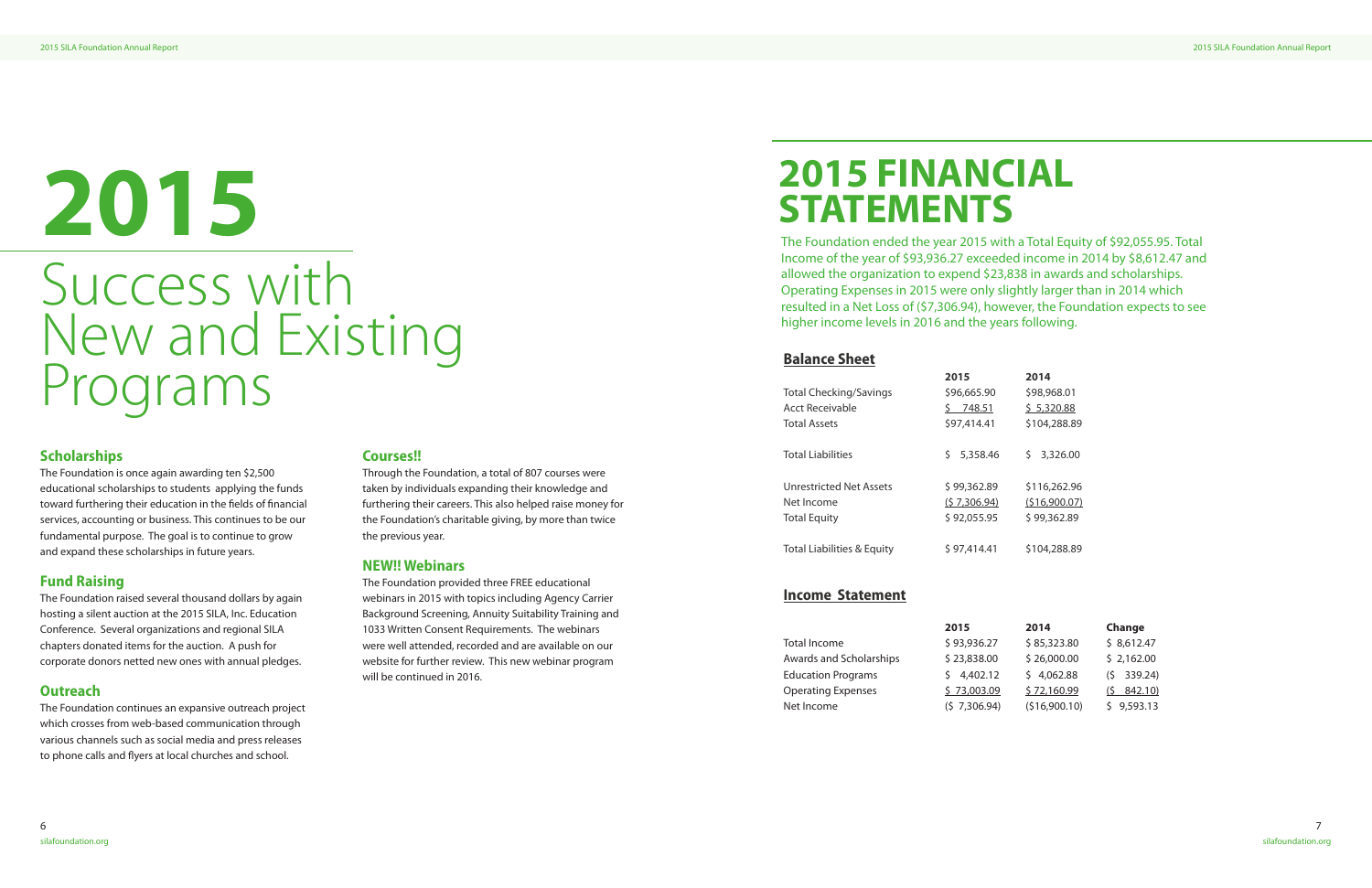2015 SILA Foundation Annual Report



ies, Jr. esjr@aol.com

ila.org

@nationwide.com

ahoo.com

**<u>agmail.com</u>** 

zadeh adeh@clements.com

banker.com

idson@examfx.com

|                                                                                                                                                                 |                                                                                                                                                                   | <b>PRESIDENT</b>                                                                                           | John J Humphri<br>Email: jhumphrie                                                  |
|-----------------------------------------------------------------------------------------------------------------------------------------------------------------|-------------------------------------------------------------------------------------------------------------------------------------------------------------------|------------------------------------------------------------------------------------------------------------|-------------------------------------------------------------------------------------|
| <b>Sustaining Partner</b><br>$\bullet$<br>(\$100,000+ lifetime)                                                                                                 |                                                                                                                                                                   |                                                                                                            |                                                                                     |
| SILA, Inc.                                                                                                                                                      |                                                                                                                                                                   | <b>VICE PRESIDENT,</b>                                                                                     | <b>Diana Capes</b>                                                                  |
|                                                                                                                                                                 |                                                                                                                                                                   | <b>SILA RELATIONS</b>                                                                                      | Email: dcapes@si                                                                    |
| <b>Gold Partners</b><br>$\bullet$<br>$($10,000 - $24,999)$<br>Asurion<br>Nationwide<br><b>NIPR</b><br>Vertafore<br><b>Silver Partners</b><br>$\bullet$          | <b>Foundation Fellow</b><br>$\bullet$<br>(\$1,000 or more)<br>Timothy Owen<br><b>Bob Nero</b><br><b>Foundation Benefactor</b><br>$\bullet$<br>$(5500 - 5999)$     | <b>SECRETARY</b><br><b>EXECUTIVE DIRECTOR</b>                                                              | <b>Sherri Coleman</b><br>Email: colemas4@<br><b>Matt Ray</b><br>Email: jms_ry@ya    |
| $(55,000 - 59,999)$<br>American Family Insurance Group<br><b>Bronze Partners</b><br>$\bullet$<br>$(51,000 - 54,999)$<br><b>Business Information Group (BIG)</b> | <b>Bob Hamburger</b><br>Cindy Davidson<br>Greenberg Traurig, P.A.<br>James "Matt" Ray"<br>Jeff Lehman<br>John Humphries                                           | <b>VICE PRESIDENT,</b><br><b>DEVELOPMENT</b>                                                               | <b>Bob Nero</b><br>Email: robtnero@                                                 |
| <b>Clements Worldwide</b><br>ExamFX<br>National Life Group                                                                                                      | Kingston Koser<br>Saenger Consulting Group                                                                                                                        | <b>TREASURER</b>                                                                                           | <b>Guilda Moussaz</b><br>Email: gmoussaza                                           |
| Physicians Mutual Insurance Company<br>Stifel, Nicolaus & Company, Inc.                                                                                         | <b>Foundation Supporter</b><br>$(5100 - 5499)$<br>24 individuals<br><b>Founder's Club/Foundation Contributors</b><br>$\bullet$<br>$(520 - 599)$<br>52 individuals | <b>VICE PRESIDENT,</b><br><b>SERVICE &amp; SCHOLARSHIPS</b><br><b>VICE PRESIDENT,</b><br><b>COMPLIANCE</b> | <b>Barb Gavitt</b><br>Email: barb@adb<br><b>Cindy Davidson</b><br>Email: cindy.davi |

### **DONATIONS BOARD MEMBERS**

The Foundation received numerous donations at various levels in 2015